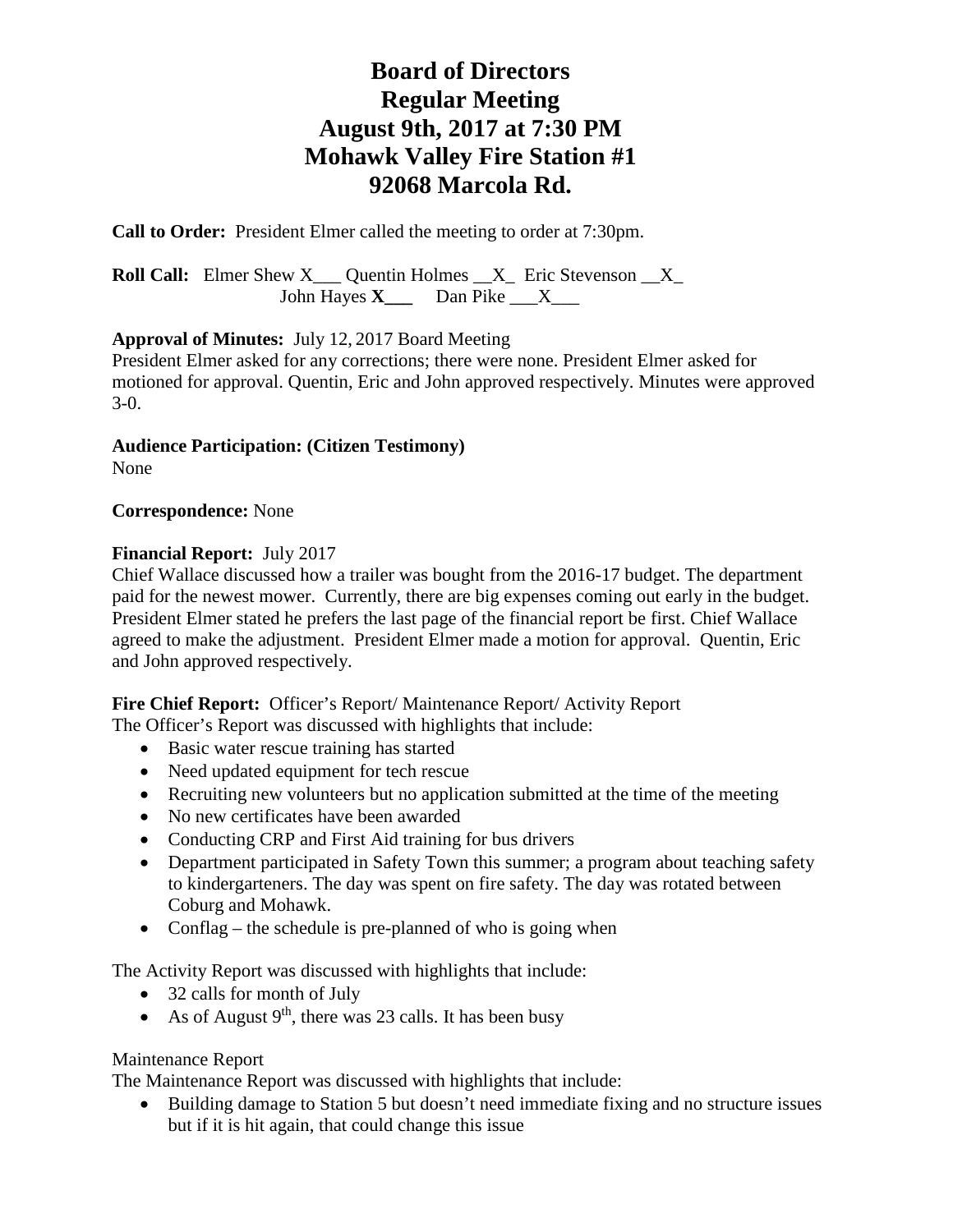- Station 1 siding is on hold because of Mary Cole
- Siding on other building will need replaced as well
- Looking to update locks that do not require keys; can report on who and when someone entered building
- Change oil in the new mower
- Preparation for Mary Cole

Quentin asked about replacing the 1999 engines. This is part of the 5-year plan to slowly replace the engines so a big expense doesn't happen at once. Chief Wallace plans to replace one early, on time and a bit late. He wants to look for alternative for the small stations that don't cost as much and are versatile.

President Elmer commented that he should watch out for water holding capabilities. Chief Wallace stated that 750+ gallons would be needed.

Chief Wallace discussed writing a grant to help replace the extrication equipment. The current one is fine but the back-up is old. He is hoping to get a replacement that will be battery operated so the department will have a hydraulic and battery equipment.

Quentin asked about the grant amount. Chief Wallace said he would ask for \$22,000 and another department was approved for the same grant so he is hopeful.

#### **Old Business**:

1. Surplus Property

The mower went up for a silent auction. The board opened the envelopes and Chief Wallace will contact the winner and thanks the others for participating.

2. Open House

The open house on July  $29<sup>th</sup>$  has a steady flow of people all day. It was a great way to talk to the community and try to recruit volunteers; about 5 applications handed but have not had any returned. The news came out and did a story on the event. President Elmer suggested the event signage be improved by Camp Creek. Eric wanted to know when Academy would start; September  $15<sup>th</sup>$  for the new volunteers

3. AFLAC

This was tabled for this August meeting so more board members could be there. Chief Wallace reviewed the benefits of AFLAC and how it could increase the competitiveness of the small department when hiring. The employees shared personal stories. Chief Wallace reviewed how switching insurances may not be the best move if AFLAC was voted down.

President Elmer's views on the district purchasing AFLAC didn't change; noting the employees are worth it but is it best for the district and what happens if the budget changes next year. Eric voiced the same concerns. The employees at the meeting said they would be willing to help contribute or discuss it each year. Quentin, John, and Eric agreed it would be great for the future employees. The board voted. It was approved 3-2.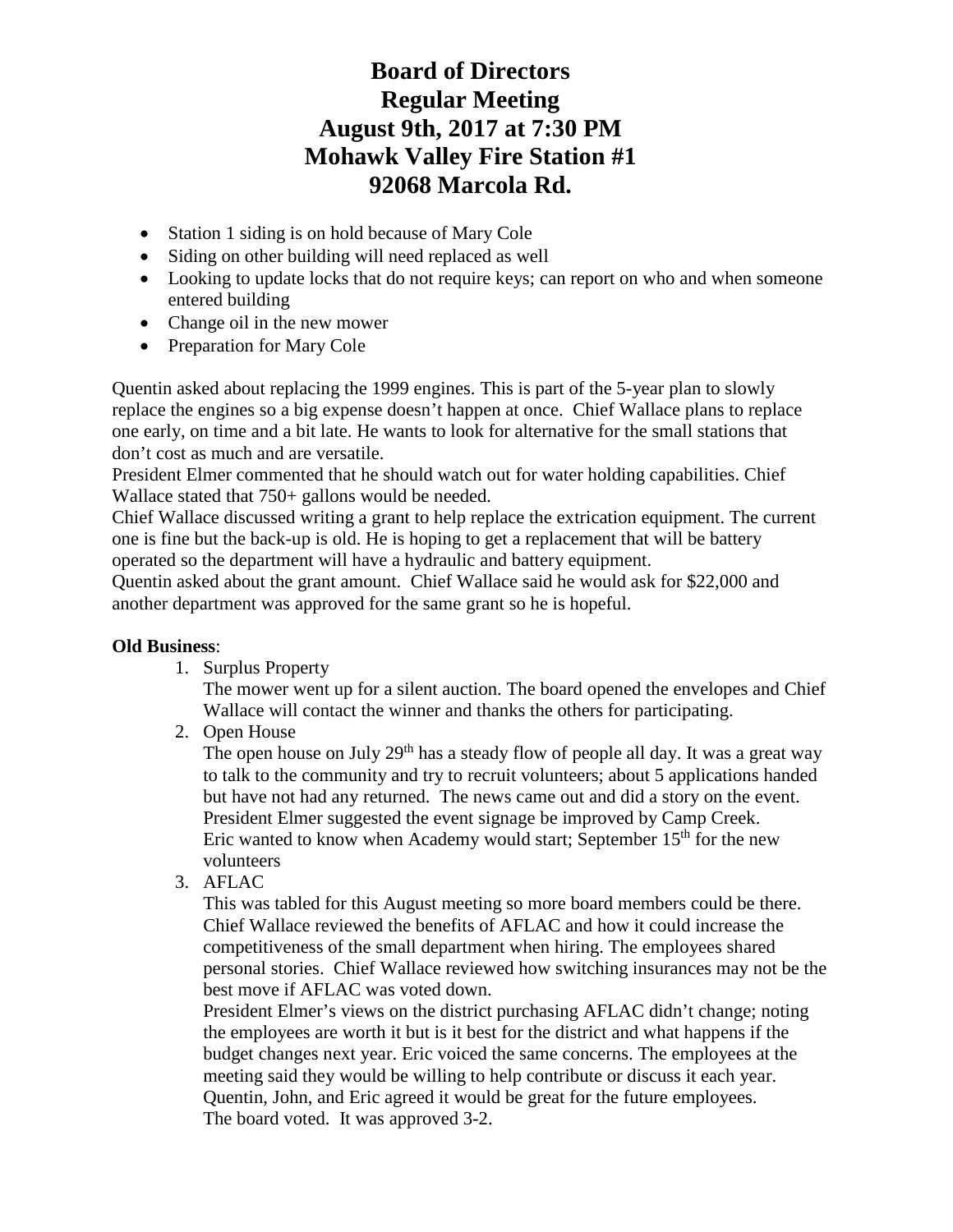4. Station 4 Door

The replacement has been installed. It does need paint and that will happen when Station 1 gets painted.

5. 5 Year Plan

The replacement of the 1999 engines was discussed earlier in the meeting.

6. Station 2

Dennis Shew working on this project. The application is now waiting for public approval so it is moving forward.

#### **New Business:**

1. Mary Cole Days

The event will be Saturday August 12. The parade will start at 10am. The staging will happen at the church at 9:30. There will be a push for the FireWise program. On Sunday, Pastor Nick will hold his last sermon. The department will present him with his badge and appreciation of his service.

2. Reader Board

The board is 17 years old, hard to maintain, not safe to work on and is not energy efficient. It also has the Indian mascot that needs to be removed within 2 years. The board was supposed to be shared with the Booster Club but that hasn't happened. The current contract was not approved by the board but it states the department is responsible to maintain it but they barely can use it. Chief Wallace met with the new Booster President to discuss going 50-50 on a new board; maybe an electronic one that can easily be changed.

Eric would like to address this at the school board meeting as well and invited Chief Wallace to the Monday night board meeting. It could be a 3-way owner deal. The board will need to draft a contract before approval.

**Items Not on Agenda:** John Hayes gave his resignation to the President before the AFLAC vote. All agreed he is part of the board at the moment so he should vote.

A promotion to get a new volunteer board member will need to be started. The board member has to do an application, be a tax paying person that lives in the district.

#### **Future Meeting Agenda Items:**

#### **Next meeting September 13, 2017**

**Adjourn: Adjourned at 8:48pm.** John and Eric approved respectively.

Public comment is invited. Portions of this meeting may be held in executive session as per **ORS 192.660.**

The meeting location is accessible to persons with disabilities. A request for an interpreter for the hearing impaired or for other accommodations for persons with disabilities should be made at least 24 hours before the meeting to **Chief Steven Wallace at 541-933-2907.**